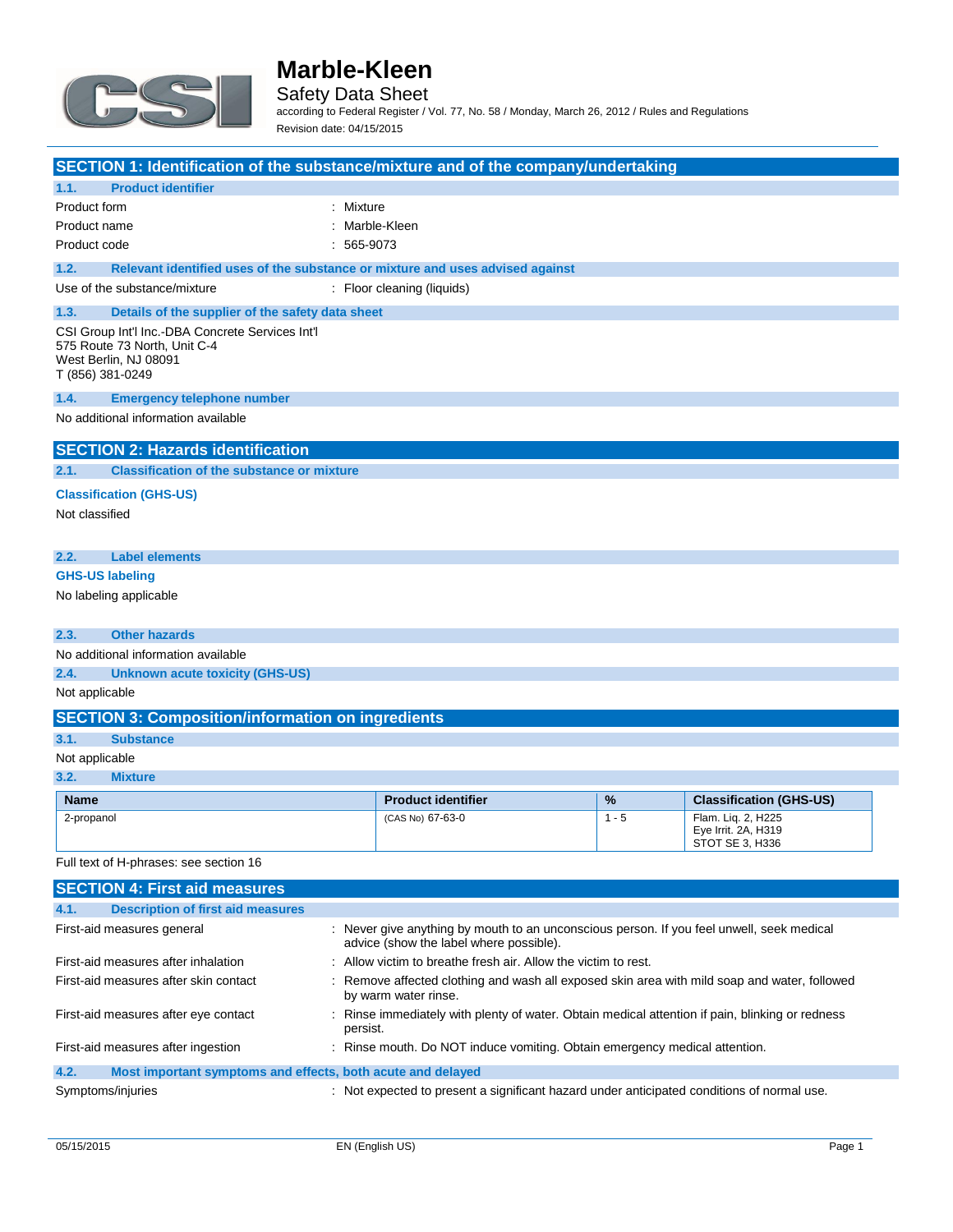#### Safety Data Sheet

according to Federal Register / Vol. 77, No. 58 / Monday, March 26, 2012 / Rules and Regulations

| 4.3.                                                                                                 | Indication of any immediate medical attention and special treatment needed |                                                                                                         |                                                                                                                                                                                                      |
|------------------------------------------------------------------------------------------------------|----------------------------------------------------------------------------|---------------------------------------------------------------------------------------------------------|------------------------------------------------------------------------------------------------------------------------------------------------------------------------------------------------------|
| No additional information available                                                                  |                                                                            |                                                                                                         |                                                                                                                                                                                                      |
| <b>SECTION 5: Firefighting measures</b>                                                              |                                                                            |                                                                                                         |                                                                                                                                                                                                      |
| 5.1.<br><b>Extinguishing media</b>                                                                   |                                                                            |                                                                                                         |                                                                                                                                                                                                      |
| Suitable extinguishing media                                                                         |                                                                            | : Foam. Dry powder. Carbon dioxide. Water spray. Sand.                                                  |                                                                                                                                                                                                      |
| Unsuitable extinguishing media                                                                       |                                                                            | : Do not use a heavy water stream.                                                                      |                                                                                                                                                                                                      |
| 5.2.<br>Special hazards arising from the substance or mixture<br>No additional information available |                                                                            |                                                                                                         |                                                                                                                                                                                                      |
| 5.3.<br><b>Advice for firefighters</b>                                                               |                                                                            |                                                                                                         |                                                                                                                                                                                                      |
| Firefighting instructions                                                                            |                                                                            | chemical fire. Prevent fire-fighting water from entering environment.                                   | : Use water spray or fog for cooling exposed containers. Exercise caution when fighting any                                                                                                          |
| Protection during firefighting                                                                       |                                                                            |                                                                                                         | : Do not enter fire area without proper protective equipment, including respiratory protection.                                                                                                      |
| <b>SECTION 6: Accidental release measures</b>                                                        |                                                                            |                                                                                                         |                                                                                                                                                                                                      |
| 6.1.                                                                                                 |                                                                            | Personal precautions, protective equipment and emergency procedures                                     |                                                                                                                                                                                                      |
| 6.1.1.<br>For non-emergency personnel                                                                |                                                                            |                                                                                                         |                                                                                                                                                                                                      |
| <b>Emergency procedures</b>                                                                          |                                                                            | : Evacuate unnecessary personnel.                                                                       |                                                                                                                                                                                                      |
| 6.1.2.<br>For emergency responders                                                                   |                                                                            |                                                                                                         |                                                                                                                                                                                                      |
| Protective equipment                                                                                 |                                                                            | Equip cleanup crew with proper protection.                                                              |                                                                                                                                                                                                      |
| <b>Emergency procedures</b>                                                                          |                                                                            | : Ventilate area.                                                                                       |                                                                                                                                                                                                      |
| 6.2.<br><b>Environmental precautions</b>                                                             |                                                                            |                                                                                                         |                                                                                                                                                                                                      |
|                                                                                                      |                                                                            | Prevent entry to sewers and public waters. Notify authorities if liquid enters sewers or public waters. |                                                                                                                                                                                                      |
| 6.3.<br>Methods and material for containment and cleaning up                                         |                                                                            |                                                                                                         |                                                                                                                                                                                                      |
| Methods for cleaning up                                                                              |                                                                            | spillage. Store away from other materials.                                                              | : Soak up spills with inert solids, such as clay or diatomaceous earth as soon as possible. Collect                                                                                                  |
| <b>Reference to other sections</b><br>6.4.                                                           |                                                                            |                                                                                                         |                                                                                                                                                                                                      |
| See Heading 8. Exposure controls and personal protection.                                            |                                                                            |                                                                                                         |                                                                                                                                                                                                      |
| <b>SECTION 7: Handling and storage</b>                                                               |                                                                            |                                                                                                         |                                                                                                                                                                                                      |
| 7.1.<br><b>Precautions for safe handling</b>                                                         |                                                                            |                                                                                                         |                                                                                                                                                                                                      |
| Precautions for safe handling                                                                        |                                                                            | of vapor.                                                                                               | : Wash hands and other exposed areas with mild soap and water before eating, drinking or<br>smoking and when leaving work. Provide good ventilation in process area to prevent formation             |
| 7.2.                                                                                                 |                                                                            | Conditions for safe storage, including any incompatibilities                                            |                                                                                                                                                                                                      |
| Storage conditions                                                                                   |                                                                            | use.                                                                                                    | : Keep only in the original container in a cool, well ventilated place away from heat, hot surfaces,<br>sparks, open flame and other ignition sources. No smoking. Keep container closed when not in |
| Incompatible products                                                                                |                                                                            | Strong bases. Strong acids.                                                                             |                                                                                                                                                                                                      |
| Sources of ignition. Direct sunlight.<br>Incompatible materials                                      |                                                                            |                                                                                                         |                                                                                                                                                                                                      |
| 7.3.<br><b>Specific end use(s)</b>                                                                   |                                                                            |                                                                                                         |                                                                                                                                                                                                      |
| No additional information available                                                                  |                                                                            |                                                                                                         |                                                                                                                                                                                                      |
| <b>SECTION 8: Exposure controls/personal protection</b>                                              |                                                                            |                                                                                                         |                                                                                                                                                                                                      |
| 8.1.<br><b>Control parameters</b>                                                                    |                                                                            |                                                                                                         |                                                                                                                                                                                                      |
| <b>Marble-Kleen</b>                                                                                  |                                                                            |                                                                                                         |                                                                                                                                                                                                      |
| <b>ACGIH</b>                                                                                         | Not applicable                                                             |                                                                                                         |                                                                                                                                                                                                      |
| <b>OSHA</b>                                                                                          | Not applicable                                                             |                                                                                                         |                                                                                                                                                                                                      |
| 2-propanol (67-63-0)                                                                                 |                                                                            |                                                                                                         |                                                                                                                                                                                                      |
| <b>ACGIH</b>                                                                                         | ACGIH TWA (ppm)                                                            |                                                                                                         | 200 ppm                                                                                                                                                                                              |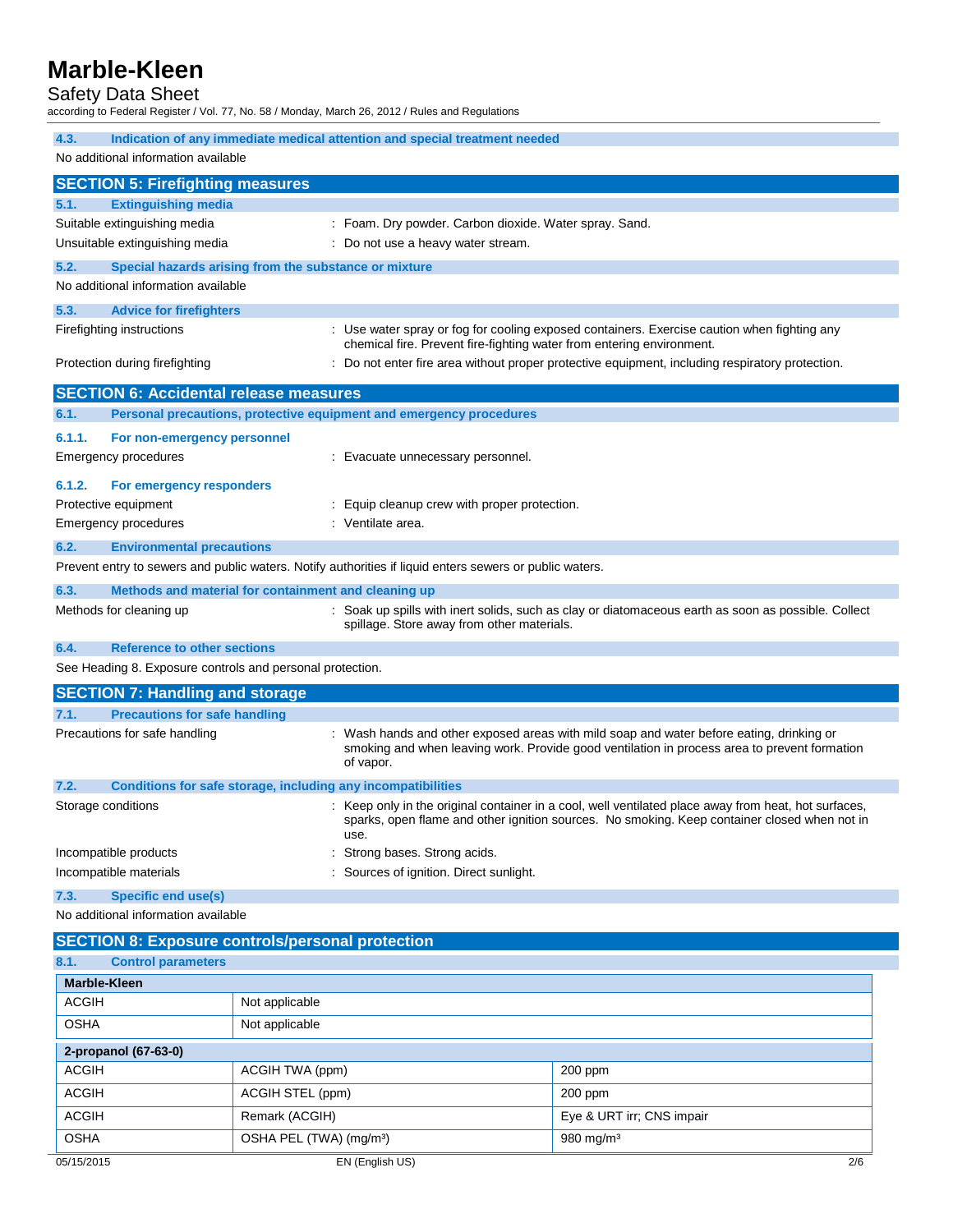#### Safety Data Sheet

according to Federal Register / Vol. 77, No. 58 / Monday, March 26, 2012 / Rules and Regulations

| 2-propanol (67-63-0)                               |                                                                                                              |  |
|----------------------------------------------------|--------------------------------------------------------------------------------------------------------------|--|
| <b>OSHA</b>                                        | OSHA PEL (TWA) (ppm)<br>400 ppm                                                                              |  |
|                                                    |                                                                                                              |  |
| 8.2.<br><b>Exposure controls</b>                   |                                                                                                              |  |
| Personal protective equipment                      | : Avoid all unnecessary exposure.                                                                            |  |
|                                                    |                                                                                                              |  |
| Hand protection                                    | : Wear protective gloves/eye protection/face protection protective gloves.                                   |  |
| Eye protection                                     | Chemical goggles or safety glasses.                                                                          |  |
| Respiratory protection                             | Wear appropriate mask.                                                                                       |  |
| Other information                                  | : Do not eat, drink or smoke during use.                                                                     |  |
| <b>SECTION 9: Physical and chemical properties</b> |                                                                                                              |  |
| 9.1.                                               | Information on basic physical and chemical properties                                                        |  |
| Physical state                                     | : Liquid                                                                                                     |  |
| Color                                              | : Blue                                                                                                       |  |
| Odor                                               | : mild                                                                                                       |  |
| Odor threshold                                     | : No data available                                                                                          |  |
| рH                                                 | : 6                                                                                                          |  |
| Melting point                                      | : No data available                                                                                          |  |
| Freezing point                                     | : No data available                                                                                          |  |
| Boiling point                                      | 212 - 220 °F                                                                                                 |  |
| Flash point                                        | : $\geq 200$ °F                                                                                              |  |
| Relative evaporation rate (butyl acetate=1)        | : No data available                                                                                          |  |
| Flammability (solid, gas)                          | : No data available                                                                                          |  |
| <b>Explosion limits</b>                            | : No data available                                                                                          |  |
| <b>Explosive properties</b>                        | : No data available                                                                                          |  |
| Oxidizing properties                               | : No data available                                                                                          |  |
| Vapor pressure                                     | : No data available                                                                                          |  |
| Relative density                                   | 1.01                                                                                                         |  |
| Relative vapor density at 20 °C                    | Same as water                                                                                                |  |
| Solubility                                         | Soluble in water.                                                                                            |  |
|                                                    | Water: Solubility in water of component(s) of the mixture :<br>• • • • 103 g/100ml • 42 g/100ml • 66 g/100ml |  |
| Log Pow                                            | : No data available                                                                                          |  |
| Log Kow                                            | No data available                                                                                            |  |
| Auto-ignition temperature                          | : No data available                                                                                          |  |
| Decomposition temperature                          | No data available                                                                                            |  |
| Viscosity                                          | : No data available                                                                                          |  |
| Viscosity, kinematic                               | : No data available                                                                                          |  |
| Viscosity, dynamic                                 | : No data available                                                                                          |  |
| <b>Other information</b><br>9.2.                   |                                                                                                              |  |
| No additional information available                |                                                                                                              |  |

| <b>SECTION 10: Stability and reactivity</b>          |                                           |  |  |
|------------------------------------------------------|-------------------------------------------|--|--|
| 10.1.                                                | <b>Reactivity</b>                         |  |  |
| No additional information available                  |                                           |  |  |
| 10.2.                                                | <b>Chemical stability</b>                 |  |  |
| Stable under normal conditions. Not established.     |                                           |  |  |
| 10.3.                                                | <b>Possibility of hazardous reactions</b> |  |  |
| Not established.                                     |                                           |  |  |
| 10.4.                                                | <b>Conditions to avoid</b>                |  |  |
| Direct sunlight. Extremely high or low temperatures. |                                           |  |  |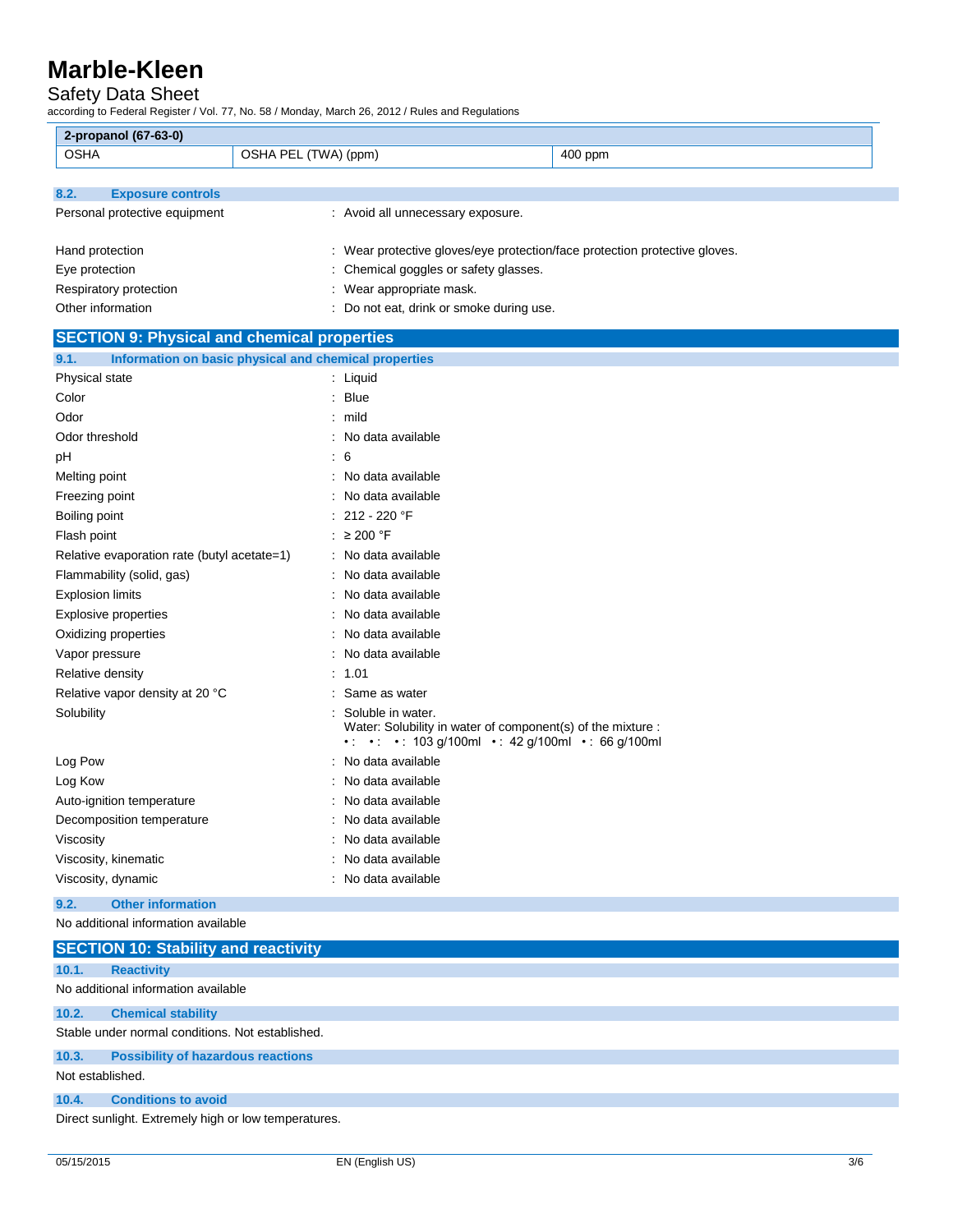### Safety Data Sheet

according to Federal Register / Vol. 77, No. 58 / Monday, March 26, 2012 / Rules and Regulations

| 10.5.                                        | Incompatible materials                  |  |  |
|----------------------------------------------|-----------------------------------------|--|--|
|                                              | Strong acids. Strong bases.             |  |  |
| 10.6.                                        | <b>Hazardous decomposition products</b> |  |  |
|                                              | Fume, Carbon monoxide, Carbon dioxide.  |  |  |
| <b>SECTION 11: Toxicological information</b> |                                         |  |  |
| 11.1.                                        | Information on toxicological effects    |  |  |

| Acute toxicity                                         | Not classified                                                                                     |
|--------------------------------------------------------|----------------------------------------------------------------------------------------------------|
| 2-propanol (67-63-0)                                   |                                                                                                    |
| LD50 oral rat                                          | 5045 mg/kg (Rat; OECD 401: Acute Oral Toxicity; Experimental value; 5840 mg/kg<br>bodyweight; Rat) |
| LD50 dermal rabbit                                     | 12870 mg/kg (Rabbit; Experimental value; Equivalent or similar to OECD 402; 16.4; Rabbit)          |
| LC50 inhalation rat (mg/l)                             | 73 mg/l/4h (Rat)                                                                                   |
| ATE US (oral)                                          | 5045.000 mg/kg body weight                                                                         |
| ATE US (dermal)                                        | 12870.000 mg/kg body weight                                                                        |
| ATE US (vapors)                                        | 73.000 mg/l/4h                                                                                     |
| ATE US (dust, mist)                                    | 73.000 mg/l/4h                                                                                     |
| Skin corrosion/irritation                              | Not classified                                                                                     |
|                                                        | pH: 6                                                                                              |
| Serious eye damage/irritation                          | Not classified                                                                                     |
|                                                        | pH: 6                                                                                              |
| Respiratory or skin sensitization                      | Not classified                                                                                     |
| Germ cell mutagenicity                                 | Not classified                                                                                     |
| Carcinogenicity                                        | Not classified                                                                                     |
| 2-propanol (67-63-0)                                   |                                                                                                    |
| IARC group                                             | 3 - Not classifiable                                                                               |
| Reproductive toxicity                                  | Not classified                                                                                     |
| Specific target organ toxicity (single exposure)       | Not classified                                                                                     |
| Specific target organ toxicity (repeated<br>exposure)  | Not classified                                                                                     |
| Aspiration hazard                                      | Not classified                                                                                     |
| Potential Adverse human health effects and<br>symptoms | Based on available data, the classification criteria are not met.                                  |

| 2-propanol (67-63-0)                          |                                                                                                                                                                           |
|-----------------------------------------------|---------------------------------------------------------------------------------------------------------------------------------------------------------------------------|
| LC50 fish 1                                   | 4200 mg/l (96 h; Rasbora heteromorpha; Flow-through system)                                                                                                               |
| EC50 Daphnia 1                                | 10000 mg/l (48 h; Daphnia magna)                                                                                                                                          |
| LC50 fish 2                                   | 9640 mg/l (96 h; Pimephales promelas; Lethal)                                                                                                                             |
| EC50 Daphnia 2                                | 13299 mg/l (48 h; Daphnia magna)                                                                                                                                          |
| Threshold limit algae 1                       | > 1000 mg/l (72 h; Scenedesmus subspicatus; Growth rate)                                                                                                                  |
| Threshold limit algae 2                       | 1800 mg/l (72 h; Algae; Cell numbers)                                                                                                                                     |
| <b>Persistence and degradability</b><br>12.2. |                                                                                                                                                                           |
| Marble-Kleen                                  |                                                                                                                                                                           |
| Persistence and degradability                 | Not established.                                                                                                                                                          |
| 2-propanol (67-63-0)                          |                                                                                                                                                                           |
| Persistence and degradability                 | Readily biodegradable in water. Biodegradable in the soil. Biodegradable in the soil under<br>anaerobic conditions. No (test)data on mobility of the substance available. |
| Biochemical oxygen demand (BOD)               | 1.19 g $O_2$ /g substance                                                                                                                                                 |

**SECTION 12: Ecological information**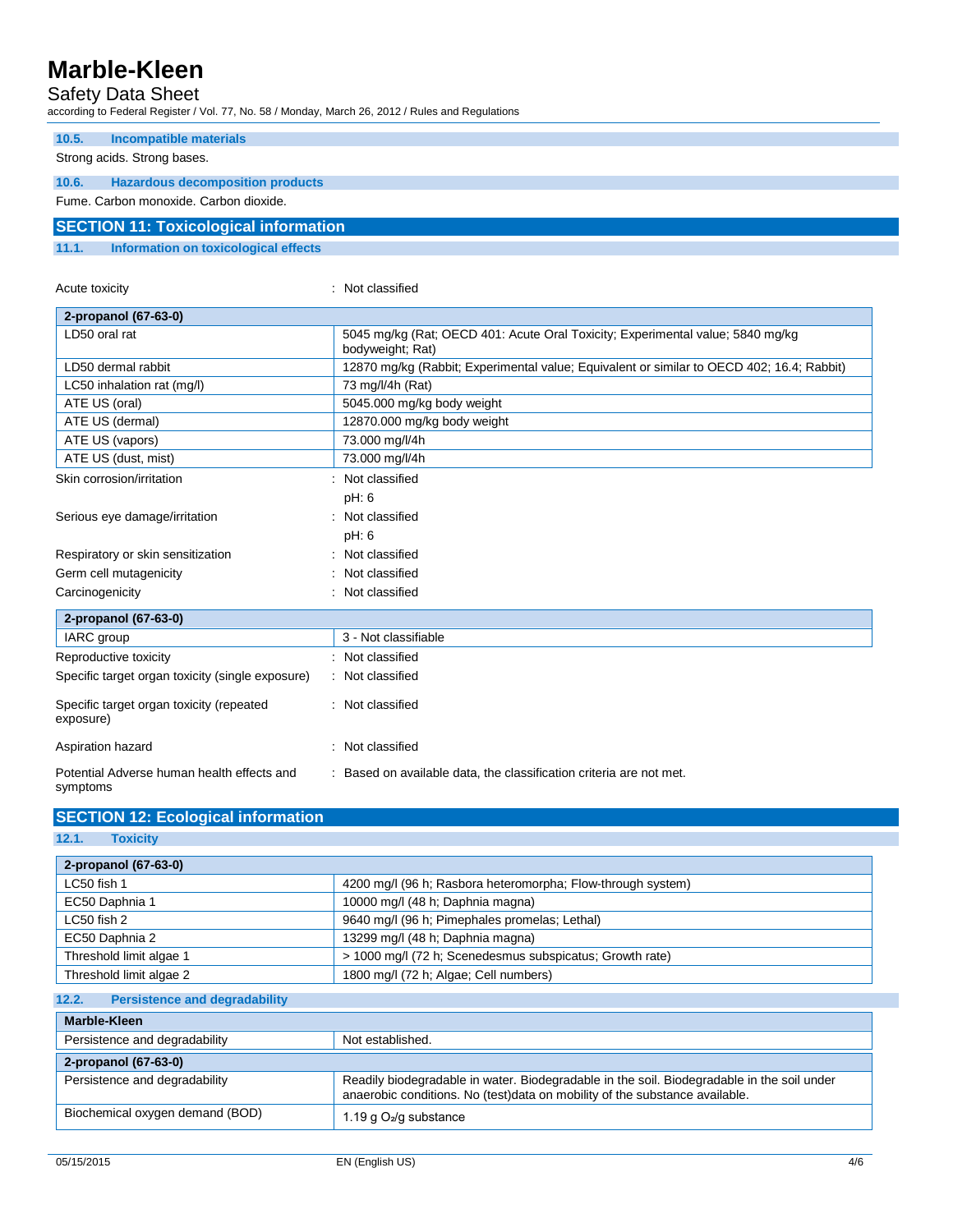### Safety Data Sheet

according to Federal Register / Vol. 77, No. 58 / Monday, March 26, 2012 / Rules and Regulations

| 2-propanol (67-63-0)                                                                                                  |                                                                           |
|-----------------------------------------------------------------------------------------------------------------------|---------------------------------------------------------------------------|
| Chemical oxygen demand (COD)                                                                                          | 2.23 g O <sub>2</sub> /g substance                                        |
| ThOD                                                                                                                  | 2.40 g O <sub>2</sub> /g substance                                        |
| BOD (% of ThOD)                                                                                                       | 0.49 % ThOD                                                               |
| 12.3.<br><b>Bioaccumulative potential</b>                                                                             |                                                                           |
| <b>Marble-Kleen</b>                                                                                                   |                                                                           |
| Bioaccumulative potential                                                                                             | Not established.                                                          |
| 2-propanol (67-63-0)                                                                                                  |                                                                           |
| Log Pow                                                                                                               | 0.05 (Experimental value)                                                 |
| Bioaccumulative potential                                                                                             | Low potential for bioaccumulation (Log Kow $<$ 4).                        |
| 12.4.<br><b>Mobility in soil</b>                                                                                      |                                                                           |
| 2-propanol (67-63-0)                                                                                                  |                                                                           |
| Surface tension                                                                                                       | 0.021 N/m (25 °C)                                                         |
| <b>Other adverse effects</b><br>12.5.                                                                                 |                                                                           |
| Effect on the global warming                                                                                          | : No known ecological damage caused by this product.                      |
|                                                                                                                       |                                                                           |
| Other information                                                                                                     | : Avoid release to the environment.                                       |
| <b>SECTION 13: Disposal considerations</b>                                                                            |                                                                           |
| 13.1.<br><b>Waste treatment methods</b>                                                                               |                                                                           |
| Waste disposal recommendations                                                                                        | : Dispose in a safe manner in accordance with local/national regulations. |
| Ecology - waste materials                                                                                             | : Avoid release to the environment.                                       |
| <b>SECTION 14: Transport information</b>                                                                              |                                                                           |
| <b>Department of Transportation (DOT)</b>                                                                             |                                                                           |
| In accordance with DOT                                                                                                |                                                                           |
| Not regulated for transport                                                                                           |                                                                           |
| <b>Additional information</b>                                                                                         |                                                                           |
| Other information                                                                                                     | : No supplementary information available.                                 |
|                                                                                                                       |                                                                           |
| <b>ADR</b>                                                                                                            |                                                                           |
| No additional information available                                                                                   |                                                                           |
| <b>Transport by sea</b>                                                                                               |                                                                           |
| No additional information available                                                                                   |                                                                           |
| Air transport                                                                                                         |                                                                           |
| No additional information available                                                                                   |                                                                           |
| <b>SECTION 15: Regulatory information</b>                                                                             |                                                                           |
| 15.1. US Federal regulations                                                                                          |                                                                           |
| 2-propanol (67-63-0)                                                                                                  |                                                                           |
| Listed on the United States TSCA (Toxic Substances Control Act) inventory<br>Listed on United States SARA Section 313 |                                                                           |
| 15.2. International regulations                                                                                       |                                                                           |
| <b>CANADA</b><br>No additional information available                                                                  |                                                                           |
| <b>EU-Regulations</b><br>No additional information available                                                          |                                                                           |
| Classification according to Regulation (EC) No. 1272/2008 [CLP]<br>No additional information available                |                                                                           |